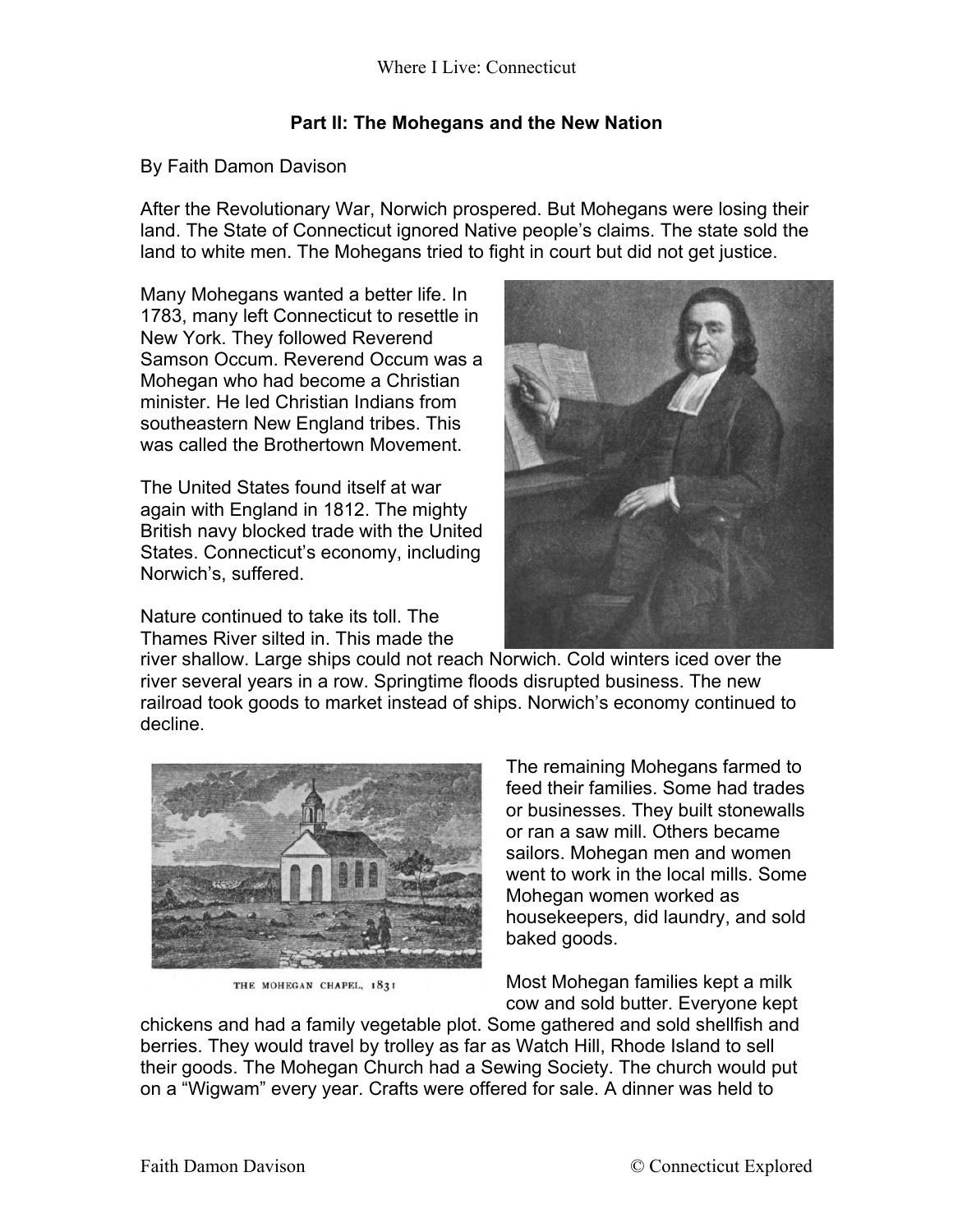raise money for the church. The wigwam is still held every year during the third week of August.

In 1872, the State of Connecticut divided the Mohegan reservation lands among the tribal members. The state kept large parcels of land to sell. The money from the sale would benefit the tribe. The state also made Mohegans state citizens. This meant they had to pay property taxes to the state. Many Mohegans sold their land and moved away to start a new life.

## **The Mohegans in the 20th Century**



The early  $20<sup>th</sup>$  century was a difficult time. The influenza epidemic swept through southeastern Connecticut. Many Mohegans served in WWI. The Great Depression in the 1930s caused economic hardship. Many Mohegans with businesses and farms survived. They were able to stay in New London County, close to their tribal land.

During the Depression, Gladys Tantaquidgeon was hired by the federal government's Office of Indian Affairs. She worked with poor tribes in the west. Other

tribal members worked with the federal government to get citizens back to work. Many Mohegan men fought during World War II. Others worked in the defense industry.

Throughout the centuries, Mohegan culture was kept alive. In 1994, the U. S. Government recognized the Mohegan Tribe as a sovereign nation. The Mohegan Tribe is governed by a constitution. It calls for a Tribal Council and Council of Elders elected by the Mohegan people.

In 1998, the tribe purchased land from the State of Connecticut. The land was part of Fort Shantok State Park. It was the heart of the Mohegan ancestral homeland. A Mohegan burying grounds is located there. Mohegans came together there every August.

In 1997, the Mohegan Tribe's Council of Elders adopted this vision statement:

*We are the Wolf People, children of Mundo, a part of the Tree of Life. Our ancestors form our roots, our living Tribe is the trunk, our grandchildren are the buds of our future.*

*We remember and teach the stories of our ancestors.*